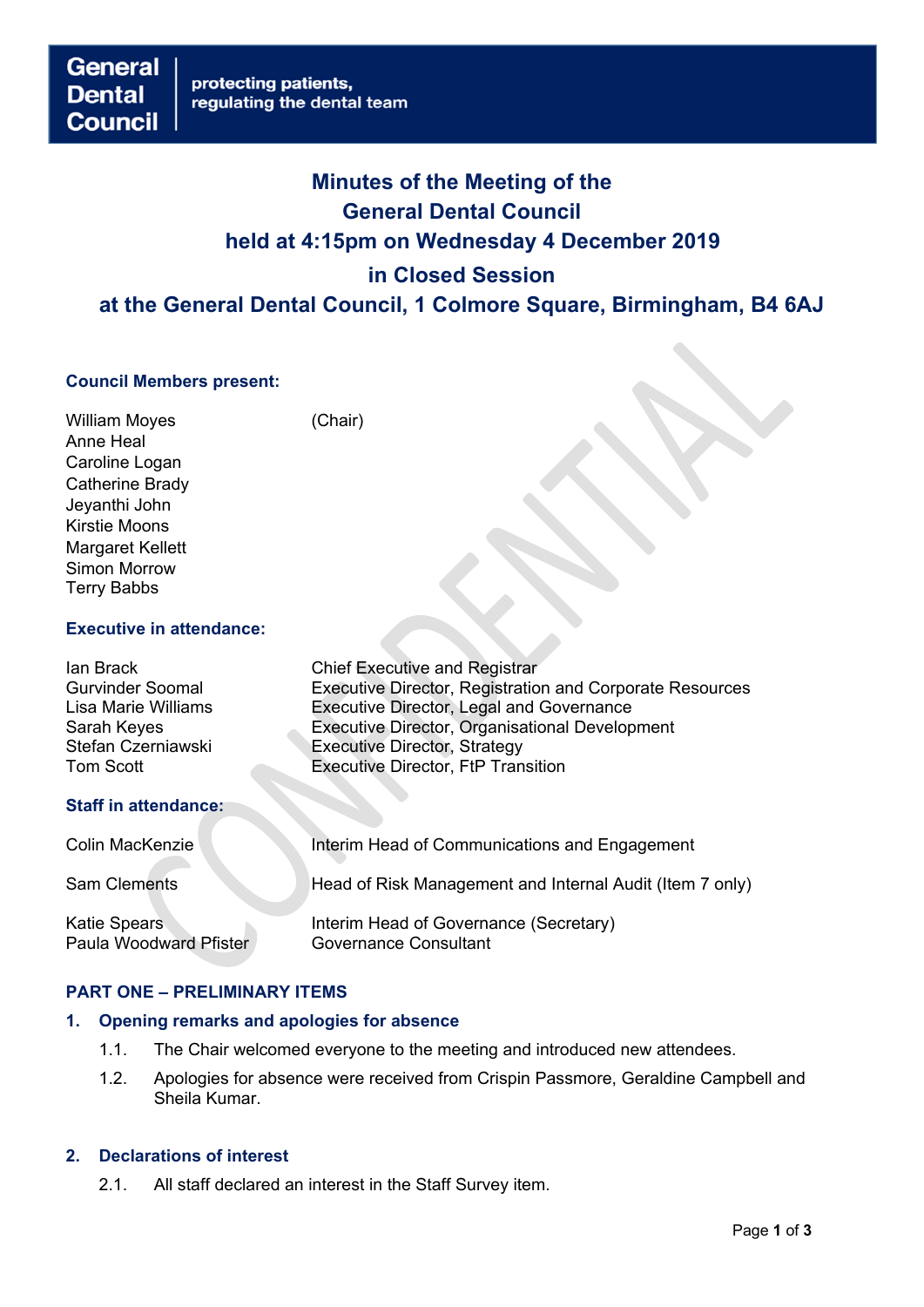# **3. Approval of minutes of the previous meetings**

- 3.1. The Council **noted** that the full minutes of the closed Council meeting held on 3 October 2019 had been approved via correspondence and a final version had been circulated to Council members on 1 November 2019.
- 3.2. The Council **noted** that the abbreviated minutes from the closed Council meeting held on 3 October 2019 had been approved via corresponding and circulated on 20 November 2019. The Council **approved** the abbreviated minutes for publication.

## **4. Matters arising from the Closed Council meeting held on 11 September 2019 and rolling actions list**

- 4.1. The Council **noted** the actions list and **approved** the completion of actions where they were marked as 'suggested complete'.
- 4.2. The Council requested that when an action had passed its due date, but was in hand, that the due date for its completion be updated.

## **5. Decisions log**

5.1. The Council **noted** that, beyond the approval of the minutes, there had been no other decisions taken in between meetings.

## **PART TWO – ITEMS FOR DECISION AND DISCUSSION**

## **6. Chief Executive's Report**

6.1. The Chief Executive provided the Council with an update on the following topics:

Advice to Council on statutory responsibilities and delegations on the topic of designations:

6.1.1. In the event of a no-deal EU exit, legislation would require the GDC to reach a view on the comparability of qualifications following the loss of the mutual recognition of professional qualifications legislation. The Council had inquired where the discretion to undertake this lay, and were informed that the power to designate qualifications lay with the Council itself, but noted that this would need to be exercised on the advice of the Registrar.

# Position of the GDC on remote orthodontics:

6.1.2. The Council heard that this topic had necessitated careful consideration as it was necessary to consider the practice in the round, rather than in the context of a single provider. The Council received a summary of the advice received and requested that the matter be brought back to Council for review in Q1 of 2020.

#### Update to End to End Review:

6.1.3. The Council heard that Phase 1 of the End to End Review programme had completed in June and that a modified Team Based Tasking approach was now embedded. The recruitment in Birmingham was nearly complete and the post programme projects had been largely delivered, alongside some improvements to management information to provide a richer picture. Cross skilling had not yet been delivered, but mitigations were in place, and this would form part of a larger cross-organisational piece. In relation to Phase 2, the programme was in a concept and evaluation stage.

#### Update on Annual Report and Accounts (ARA):

- 6.1.4. The 2018 ARA had been laid in UK and Scottish Parliaments on 29 October 2019. A timetable for the laying of the 2019 ARA was due to go to SLT on the 10 December 2019.
- 6.2. The Council **noted** the updates.